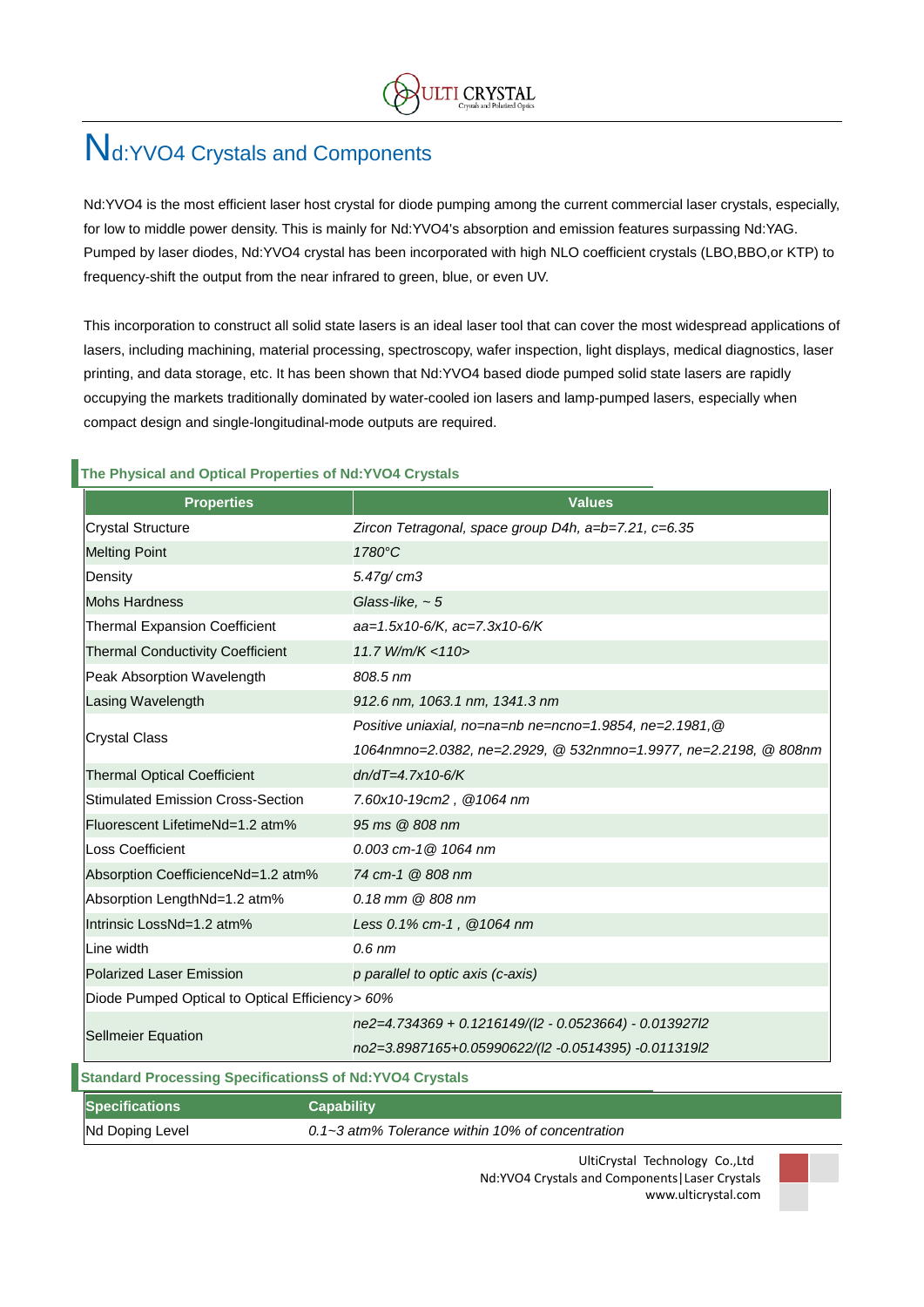

| Orientation        | a-cut crystalline direction $(+/-0.20)$                       |  |  |
|--------------------|---------------------------------------------------------------|--|--|
| Surface Flatness   | up to $\lambda$ /10 at 633 nm                                 |  |  |
| Parallelism        | $<$ 10 arcsec                                                 |  |  |
|                    | 10/5 scratch/dig                                              |  |  |
| Surface quality    | as per MIL-O-13830A                                           |  |  |
| Perpendicularity   | $< 5$ arcmin                                                  |  |  |
| Angle tolerance    | < 30 arcmin                                                   |  |  |
| Aperture tolerance | $\pm$ 0.1 mm                                                  |  |  |
| Clear aperture     | 90% of full aperture                                          |  |  |
| <b>Chamfers</b>    | 0.1 mm at $45$ deg                                            |  |  |
|                    | AR@1063nm, R< 0.1% & HT@808nm, T>95%                          |  |  |
|                    | HR@1063nm, R>99.8% & HT@808nm, T>95%                          |  |  |
| Coating            | HR@1063nm, R>99.8%, HR@532 nm, R>99% & HT@808 nm, T>95%       |  |  |
|                    | $AR@1063$ nm, $R<0.1%$                                        |  |  |
| Damage threshold:  | over 15J/cm2 (rods without coating) over 700 MW/cm2 (coating) |  |  |

## Notes

- **»|** Our inspection standard is comply with MIL standard and ISO9001 standard
- **»|** OEM Specifications are available upon requested

## **Standard Product List**

| Code            | Size, mm | <b>Nd</b> | Coating                          | Price             |
|-----------------|----------|-----------|----------------------------------|-------------------|
|                 |          | dopeing,% |                                  |                   |
| <b>NDYV-101</b> | 3x3x4    | 0.5       | HR@1064&532+HT@808/AR@1064&532nm | <b>Contact us</b> |
| <b>NDYV-102</b> | 3x3x6    | 0.5       | HR@1064&532+HT@808/AR@1064&532nm | <b>Contact us</b> |
| <b>NDYV-103</b> | 3x3x10   | 0.5       | HR@1064&532+HT@808/AR@1064&532nm | <b>Contact us</b> |
| <b>NDYV-104</b> | 3x3x4    | 0.5       | AR/AR@1064&808nm                 | Contact us        |
| <b>NDYV-105</b> | 3x3x6    | 0.5       | AR/AR@1064&808nm                 | <b>Contact us</b> |
| <b>NDYV-106</b> | 3x3x10   | 0.5       | AR/AR@1064&808nm                 | Contact us        |
| <b>NDYV-107</b> | 3x3x1    | 1.0       | HR@1064&532+HT@808/AR@1064&532nm | Contact us        |
| <b>NDYV-108</b> | 3x3x2    | 1.0       | HR@1064&532+HT@808/AR@1064&532nm | Contact us        |
| <b>NDYV-109</b> | 3x3x3    | 1.0       | HR@1064&532+HT@808/AR@1064&532nm | <b>Contact us</b> |
| <b>NDYV-110</b> | 3x3x4    | 1.0       | HR@1064&532+HT@808/AR@1064&532nm | <b>Contact us</b> |
| <b>NDYV-111</b> | 3x3x1    | 1.0       | AR/AR@1064&808nm                 | <b>Contact us</b> |
| <b>NDYV-112</b> | 3x3x2    | 1.0       | AR/AR@1064&808nm                 | Contact us        |
| <b>NDYV-113</b> | 3x3x3    | 1.0       | AR/AR@1064&808nm                 | <b>Contact us</b> |
| <b>NDYV-114</b> | 3x3x4    | 1.0       | AR/AR@1064&808nm                 | Contact us        |
| <b>NDYV-115</b> | 3x3x1    | 2.0       | HR@1064&532+HT@808/AR@1064&532nm | Contact us        |
| <b>NDYV-116</b> | 3x3x2    | 2.0       | HR@1064&532+HT@808/AR@1064&532nm | <b>Contact us</b> |